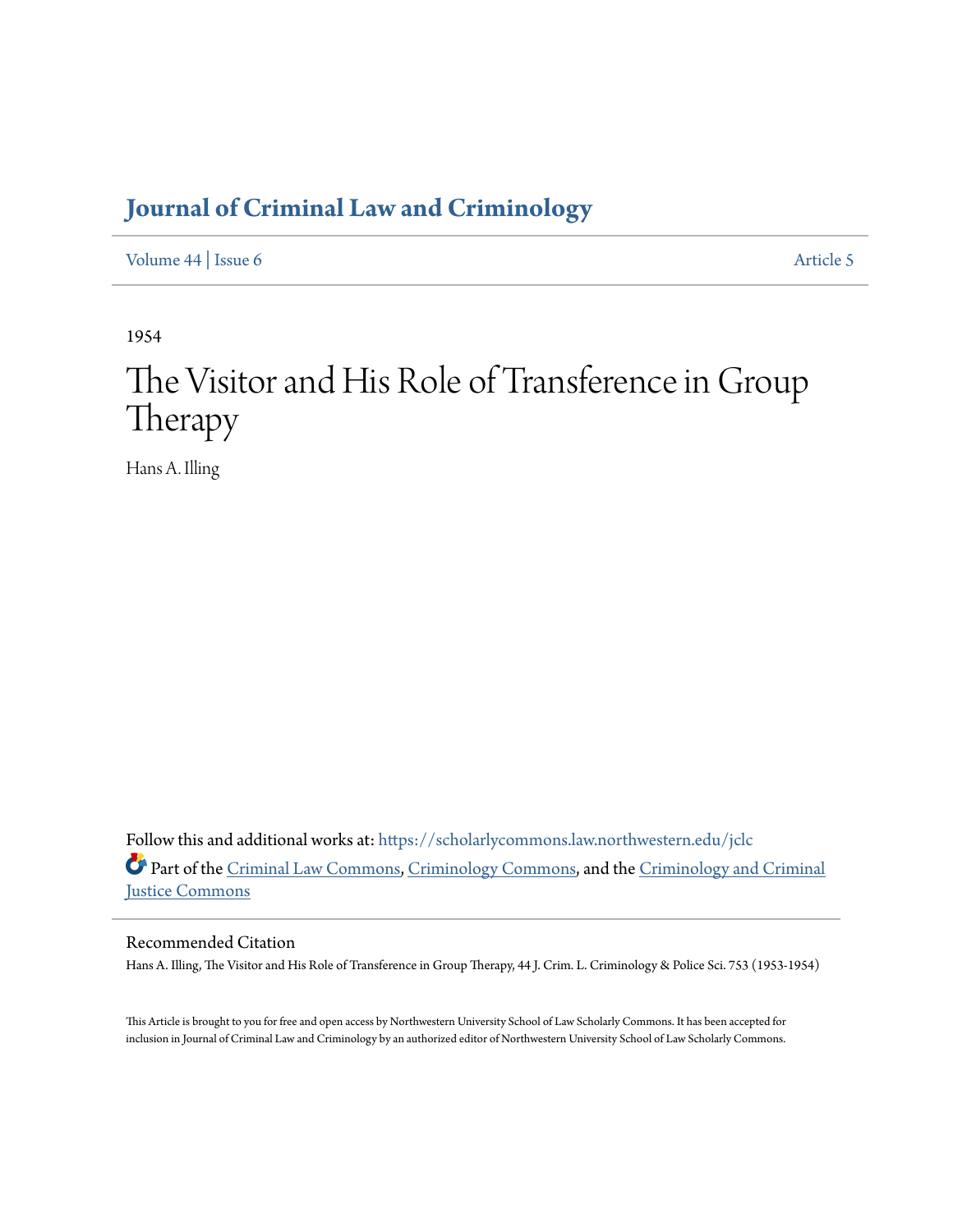# THE "VISITOR" **AND** HIS ROLE OF **TRANSFERENCE** IN GROUP THERAPY

#### Hans **A.** Illing

The author is Chief of Social Service and Group Psychotherapist in Mount Sinai<br>Hospital and Clinic, Los Angeles, California. He is author of contributions to the<br>International Journal of Group Psychotherapy, the Journal of **other** professional periodicals. **Dr.** Illing is soon **to** publish a volume entitled *Current Trends in Group Therapy-EDToR.*

The majority of the patients with whom this paper deals are convicts, serving their prison term and being simultaneously treated on Terminal Island in the harbor of Los Angeles.

It was Freud who first described the processes of transferences in pyschotherapy. While the degree of transference depends on the patient's ego strength, its importance is interlinked with the therapist. As **S.** R. Slavson states, "Expression of hostility toward the therapist in the transference relation is a primary requirement in psychotherapy."' This requirement includes group psychotherapy. Fenichel recognized the importance of this aid nearly two decades ago; he restated the importance of the transference reaction in groups in these words: "The examples of the others with whom the patient can identify himself, and the general tendency to undo instinctual derivatives and mental differentiations when in a group, may help to overcome resistances."<sup>2</sup>

Until very recently, it seems, the knowledge of group sessions with more than one therapist, and the literature were rather scarce. It seems to this writer that the actual types of multi-therapist are three: the cotherapist, the observer, and the "visitor." Of the first two, the cotherapist appears to be the type best known. Only recently Solomon, Loeffler, and Frank described their experience in this field adequately.<sup>3</sup> The observer's role is less clearly defined. While the co-therapist has to structure his methodology according to the group, without necessarily "diluting" the process of transference, as Slavson thinks will happen, the observer may not have any role at all other than just "observing;" otherwise, his role may hardly serve any definite purpose.

For instance, the editors of *Group Psychotherapy* are positive that the observer's primary interest "in research is an outstanding requirement."<sup>4</sup> Another role, that of the supervisor, was discussed in a recent paper, which threw light on the many difficulties hindering effective

**<sup>1.</sup> SLAVSON, S.** R., **ANALYTIC** GROUP PSYCHOTHERAPY: Columbia **Univ.** Press. **(P.** 21).

**<sup>2.</sup>** FENICHEL, **Orro, THE** PSYCHOANALYTICAL THEORY OF NEUROSIS. W. W. Norton. P. **567. 3. SOLOMON, ADRIAN,** FRANK J. LOEFFLER **AND GEORGE H.** *FRANi, An Analysis of Co-Therapist Interaction in Group Psychotherapy,* INTERNAT. **J.** GROUP PSYCHOTHERAPY, **III:**

**<sup>171-180, 1953.</sup>** *4.* POWDERMAKER, **FLORENCE B. AND** JEROME **D. FRANK-GROUP PSYCHOTHERAPY. Harvard**

University Press. **Pp. 12, 13, 14.**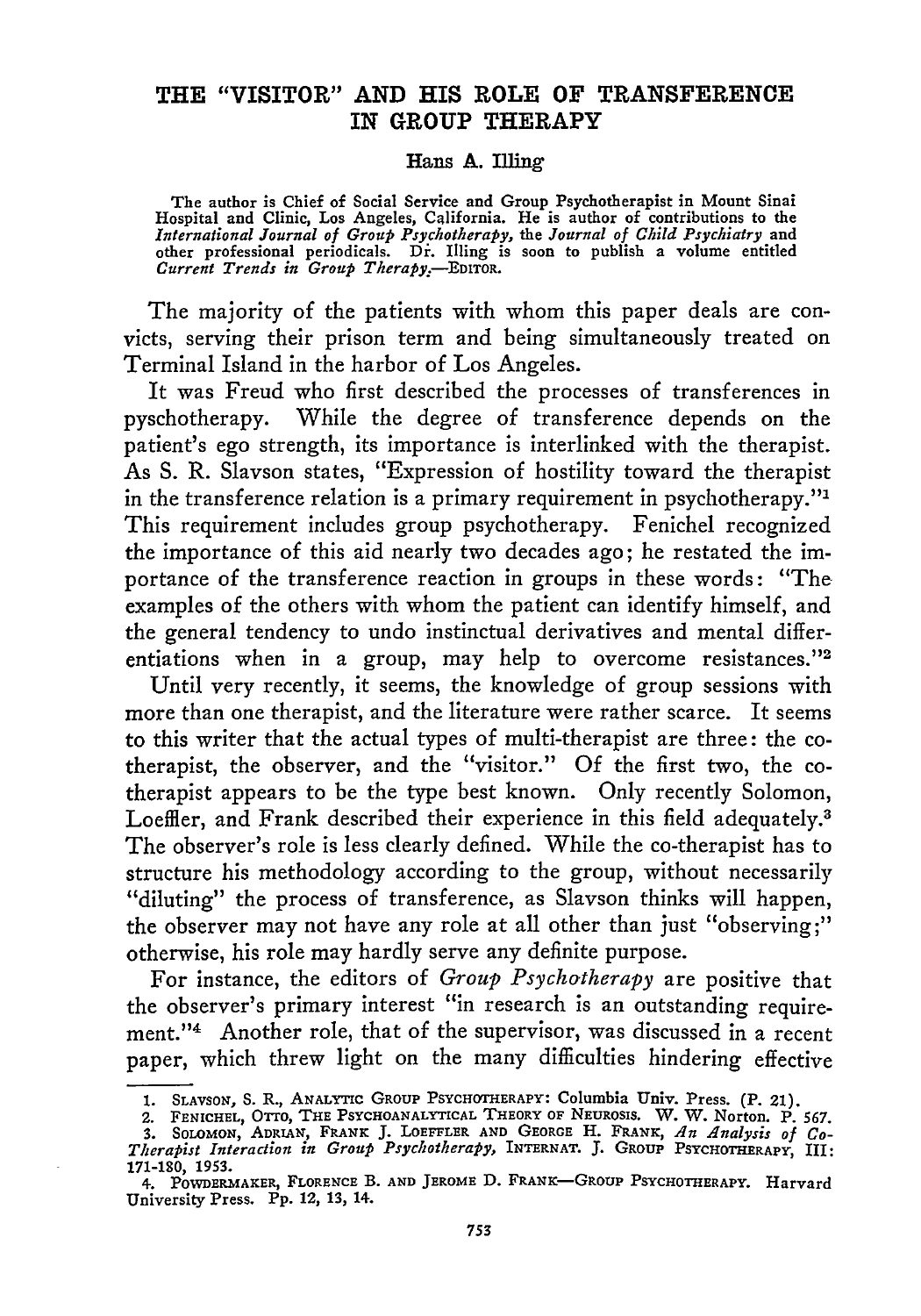transference. Thus Grotjahn tells us that the supervisor has a chance to demonstrate to the therapist through actions his criticisms without the slightest intimation of "showing the therapist up."<sup>5</sup> Similar problems will be manifested in increased spontaneity, in a directness and frankness of expression bordering on group associations free of anxiety and defensiveness. <sup>6</sup>

All these types of observers, including students, can be considered as professional practitioners. For the sake of completeness, another, nonprofessional type should be mentioned here briefly. He functions mostly in correctional settings, such as were mentioned by this writer previously.<sup>7</sup> Or he is a member of ward personnel in mental hospital settings, well explored by Klemes. <sup>8</sup>

How about the role of the "visitor?" He resembles that of the man who came to dinner-uninvited. He may or may not be a psychotherapist. If he is, his role will have to be structured precisely; it will be that of a silent outsider. As already stated, little is known about the "visitor," and Ruesch and Bateson offer little in this direction.<sup>9</sup>

This writer had the experience of being the "visitor" with several groups a few times. The little known agency, the Medical Facility, a division of the California State Department of Correction, has been but a few years in existence and is located on Terminal Island, in the harbor of the City of Los Angeles. Of its 1,200 inmates, approximately 120 are patients afflicted with tuberculosis at all stages, in addition to their emotional problems. The remainder are classified as "psychopaths," and include psychotics. The majority of these patients are convicts, serving their prison term and being simultaneously treated on Terminal Island, since this is the only such facility in the state. A number of the tubercular patients are not offenders under the Penal Code, but were convicted as being "recalcitrant" against the laws protecting the citizens from contagious diseases.

The group psychotherapy program at the Medical Facility, then, was initiated in September, 1950. At that time two groups were formed, each consisting of forty to fifty patients. The patients were chosen from among the younger men and the sex offenders because greater

**<sup>5.</sup>** GROTJAHN, MARTIN, *Special Problems in the Supervision of Group Psychotherapy,* GROUP PSYCHOTHERAPY, J. SOCIOPSYCHOPATHOLOGY **AND** SOCIATRY, 111:308-315, 1951.

**<sup>6.</sup>** GROTJAHN, MARTIN, *Experience qvith Group Psychotherapy as a Method of Treatment for Veterans.* AMERICAN J. PSYCHIATRY, 103:637, 1947. *7.* **ILLING,** HANS A., *The Prisoner in his Group,* INTERNATIONAL J. GROUP PSYCHOTHERAPY,

<sup>1:274, 1951.</sup> 8. KLEMES, MARVIN A., *The Therapeutic Effect of Group Morale on a Psychiatric Hos-pital Ward,* **BULL. MENNINGER** CLINIC, 15:58, **1951.**

**<sup>9.</sup> RUESCH, J. AND G. BATESON,** *Structure and Process in Social Relations,* PSYCHIATRY, 12:105-124, 1949.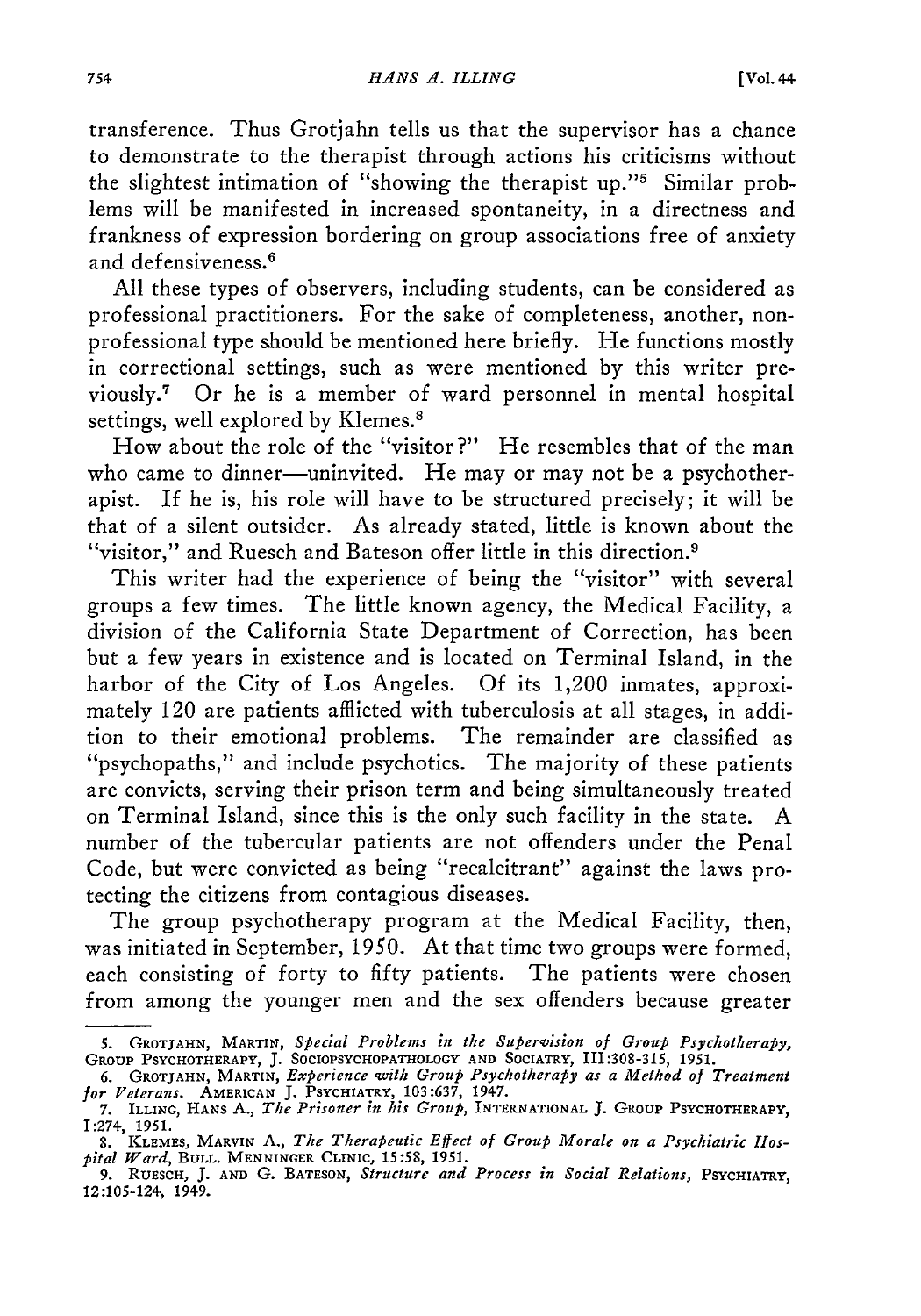emphasis was to be placed on their treatment. Later, as additions to the staff were made, more meetings were added.

At present ninety-six group psychotherapy sessions are held weekly, a program perhaps unique in this country. All but five of the present groups are small consisting of from five to twelve patients apiece. The larger ones vary in size from thirty to forty patients. Different patients are assigned to each of these and attend one group session a week regularly. Some patients have requested permission to attend more than one session a week so as to avail themselves of as much treatment as possible while confined in the Facility. Besides the consulting Psychiatrist and two Staff Psychiatrists, there are one Senior Physician, two Senior Clinical Psychologists, and two Senior Sociologists participating actively in the group psychotherapy program. Of the approximately 1,200 patients, about 850 are able to participate in group sessions. Some of the psychotic and tubercular patients are not suited to this form of therapy; some of the regular ward patients do not care to participate but resist psychotherapy. According to Showstack, "the method used in group psychotherapy is analytical, based upon the existence of unconscious emotional circuits present in the patient's mind of which he is totally unaware, but which led to abnormal behavior. By raising these circuits to the surface of consciousness so that they are observed by the individual in whom they occur, and by members of the groups, the patient gradually becomes aware of the immature, even infantile, emotional circuits of his unconscious mind. Thus, the patient, as well as the others, can view these abnormal residuals that reside within him and which lead to his criminal behavior, with an adult mind. Gradually the elimination of those harmful emotional states changes the patient's total existence from one of fear, hate, and lack of identification with authority, to happiness, love, and return to faith in the authority of God and the laws of the land."10

# TRANSFERENCE TOWARD THE THERAPIST

For development of transference toward people it has been shown that "attention to meaningful details, such as seating arrangement, is important."<sup>11</sup> In both groups, the sessions started with a bustling of the chairs, some group members indicating their unwillingness to be patients by seating themselves as far in the background as

**<sup>10.</sup>** SHOWSTACK, **NATHANIEL,** *Group Psychotherapy at the California Medical Facility,* Report **to the** California State **Dept. of** Correction, **May** *29,* **1952.** (mimeographed) **11. GROTJAHN,** MARTIN, *Problems of Countertransference in Group Psychotherapy,*

**INTERNATIONAL J. GROUP PSYCHOTHERAPY, III:** 407-416, **1953.**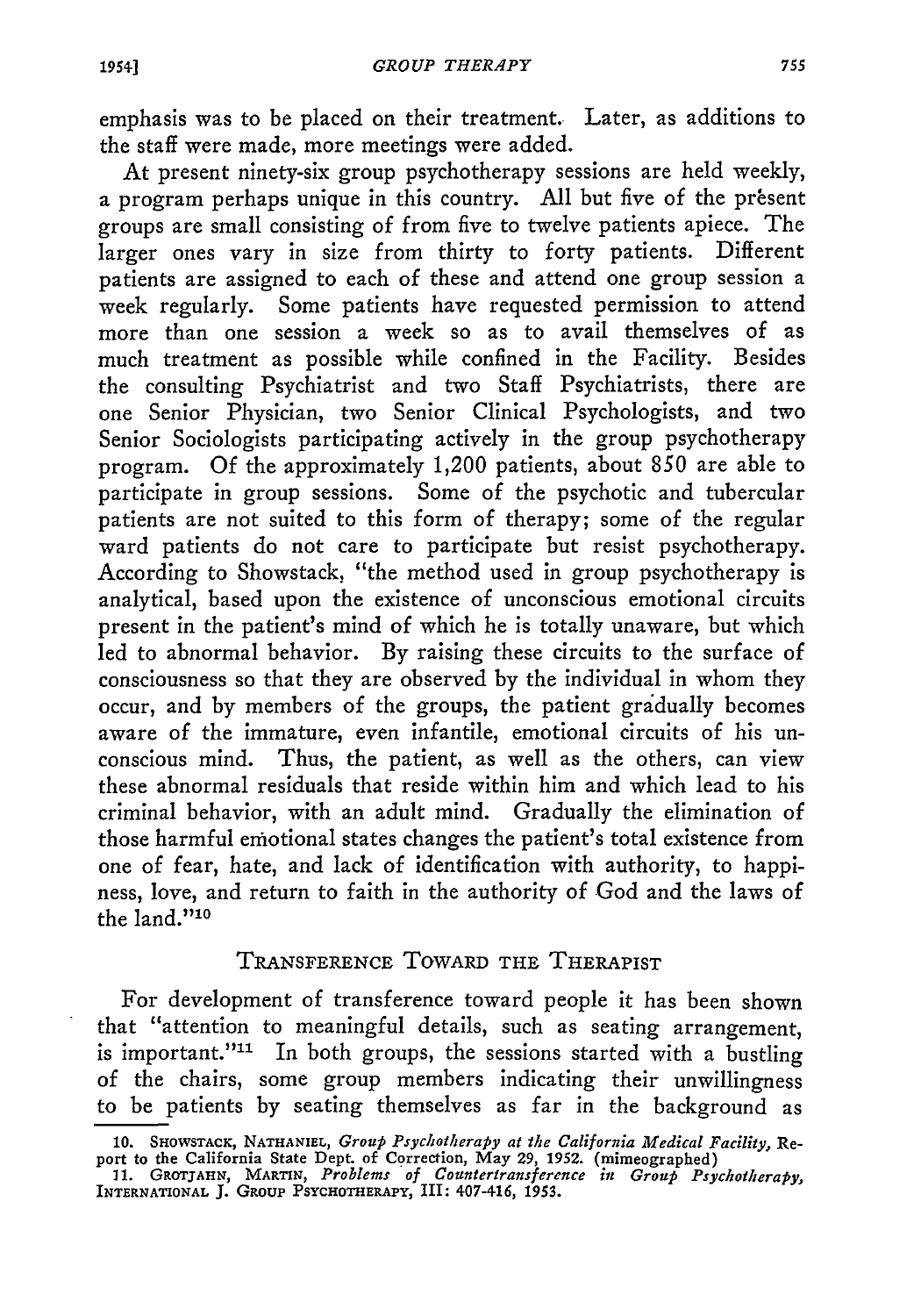possible. At each of the two sessions the goal of the therapy seemed to be to secure emotional participation. The members conversed more or less freely with each other and with the therapist, but all their talking was obviously on a conscious plane; equally obviously, a quick transference was established, consciously, with the therapist. The groups, however, in their inability to "challenge the therapist,"<sup>12</sup> did not fulfill the pattern of procedure laid down by Grotjahn.<sup>13</sup> Their inability to utilize insights constructively and to interpret whatever feelings were caused was evident all the time. The visitor had to assume that the patients' ego strength was not being hid under a bushel, but that it was weak and whatever was exposed all too loudly and proudly was for purposes of demonstration rather than therapy.

While the institution housed offenders of all types, it appears that a proportionately high percentage of them were classified as sexual psychopaths. In fact, the majority of the members in each group had been convicted on a sex offense, usually rape, but also in two instances of engaging in sex perversion with small children. Since both groups contained a majority of sex offenders, a discussion of sex and the offenders' sexual misdeeds seemed a natural topic. The *content* of both sessions, therefore, was alike, but everything else, i.e., transference toward the therapist, methodology and conceptualization of the subject, was divergent.

In Group A, one member talked continuously, with the other members chiming in now and then. From his revelations of his many rapes and the "technique" of his rape, the writer was reminded by him of the fetishist as described by Stekel: "The fetish lover is a Don Juan type or has, at least, secret appetites of this kind. But they are at war with his inner morality. Instead of collecting women, however, he collects fetishes."<sup>14</sup> He dwelt upon his early childhood, his sexual manipulations and how he came to the conclusion that his subsequent "career" of crime was the only way to go on. While the members of the group seemed to agree that crime paid "up to a point," they admired, or disagreed with, the man's insight that his trail of crime was due to his early childhood. It seemed to the visitor then that some of the unconscious motives, outwardly those of resistance to therapy, came to the surface for an all too brief moment.

**<sup>12.</sup>** GOLDFARB, WALTER; **PAUL** PARK, *Dynamic Role of Group Therapy in the total Treatment Program of Psychotic Patients,* AMERICAN **J.** PSYCHOTHERAPY, **V:518, 1951. 13.** GROTJAHN, MARTIN, *The Process of Maturation in Group Therapy and in the Group*

*Therapist,* PSYCHIATRY, **13:63, 1950.**

**<sup>14.</sup>** STEKEL, WILHELM, *Sexual dberrations. The Phenomena of Fetishism in Relation to Sex.* New York: Livenight, **1932** and **1950, p. 21.**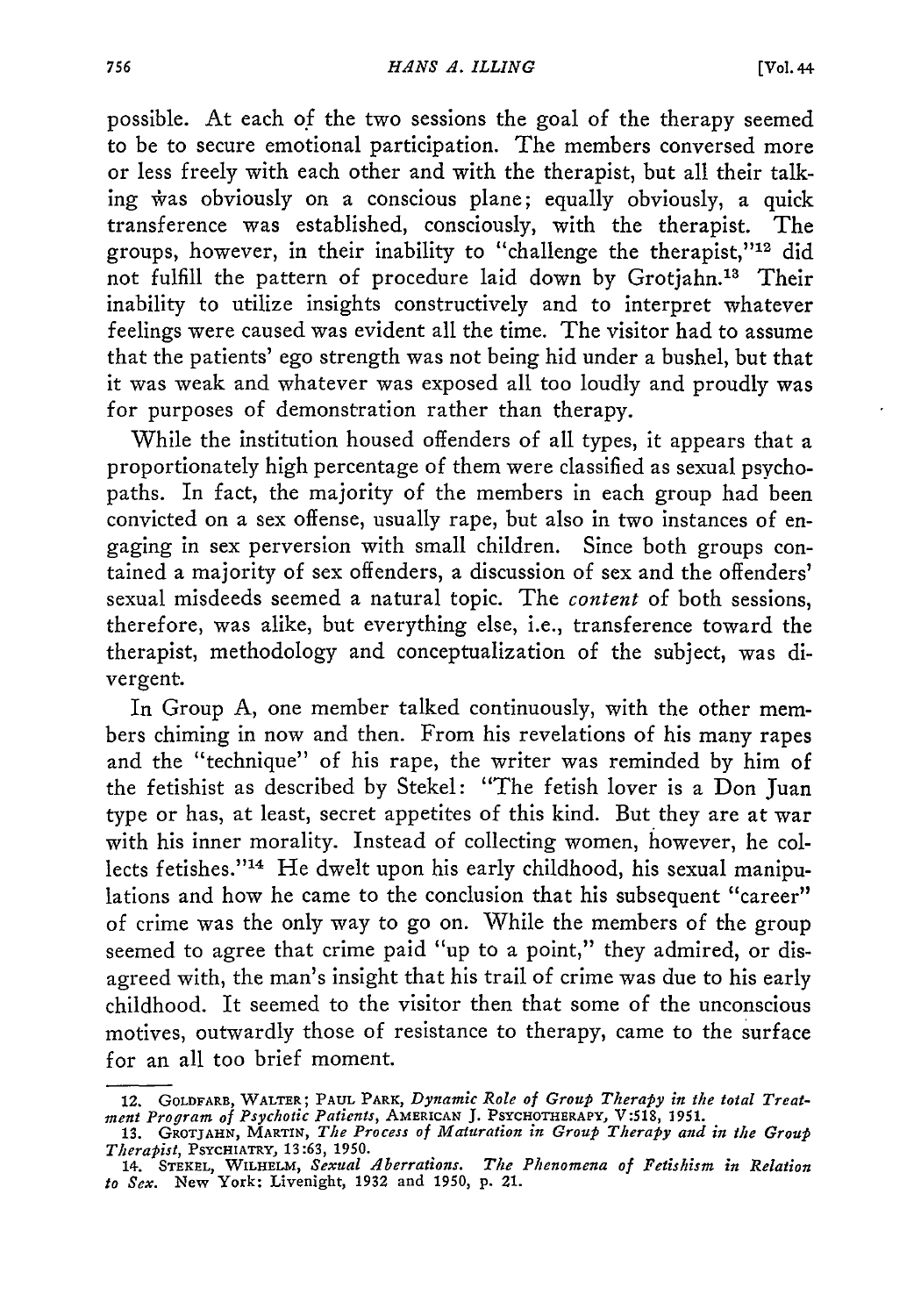The member in Group B who did all the talking was also a sex offender convicted of rape. But his memories did not go back to his childhood. This member dwelt on the present, and very much so. Most of his analysis centered around dreams. The patient always giggled when he started the narrative of a dream, saying that he did not remember which shape, human or animal, he represented, similar to that Chinese poet as quoted from Fromm: "I dreamt last night that I was a butterfly and now I don't know whether I am a man who dreamt he was a butterfly or perhaps a butterfly who dreams now that he is a man."<sup>15</sup> He was forever wishing to sleep and looked forward to his dreams in order to have the gratification of wish-fulfillment. Through his dreams this member revealed some of his unconscious motives to the groups in the way as Freud had summed it up with, "Every successful dream is a fulfillment of the patient's wish."16

In both groups the transference toward the therapist seemed to be well established for many sessions. How did this transference phenomenon change and, if so, in which way when the visitor entered the scene?

### **TRANSFERENCE** TOWARD THE VISITOR

In Group A, the visitor was introduced to the group at once by the therapist and remained mute, tacit, and unnoticed for the rest of the session. In Group B, the therapist absentmindedly omitted the introduction and the group loudly demanded to know who the visitor was.

Immediately after the therapist's introduction of the visitor to Group A, one member seized the conversation and managed to remain the center of "attraction" for the rest of the session. While the visitor apparently was forgotten, the former sensed some "atmospheric" current between the group and him. When the patient continued to unload his childhood experiences, stressing his Don-Juan nature with selfconscious vanity, the group seemed to look to the visitor rather than to the therapist for approval. According to the therapist, this patient used the same technique of verbal exhibitionism anytime a visitor was present!

In Group B, the members had taken a keener interest in the visitor than those of Group A. Yet, when the principal protagonist spoke of his many dreams, the members seemed to have forgotten the visitor entirely. At no time did the visitor have the impression that any transference of the group toward him was effected.

**<sup>15.</sup> FROMM,** ERICH, **THE** FORGOTTEN **LANGUAGE,** New York, Rinehart, **1951, p.** *5.* **16. FREUD, SIGMUND, THE INTERPRETATION OF** DREAMS, New **York: Carton** House, **1931,**

**p.** 134.